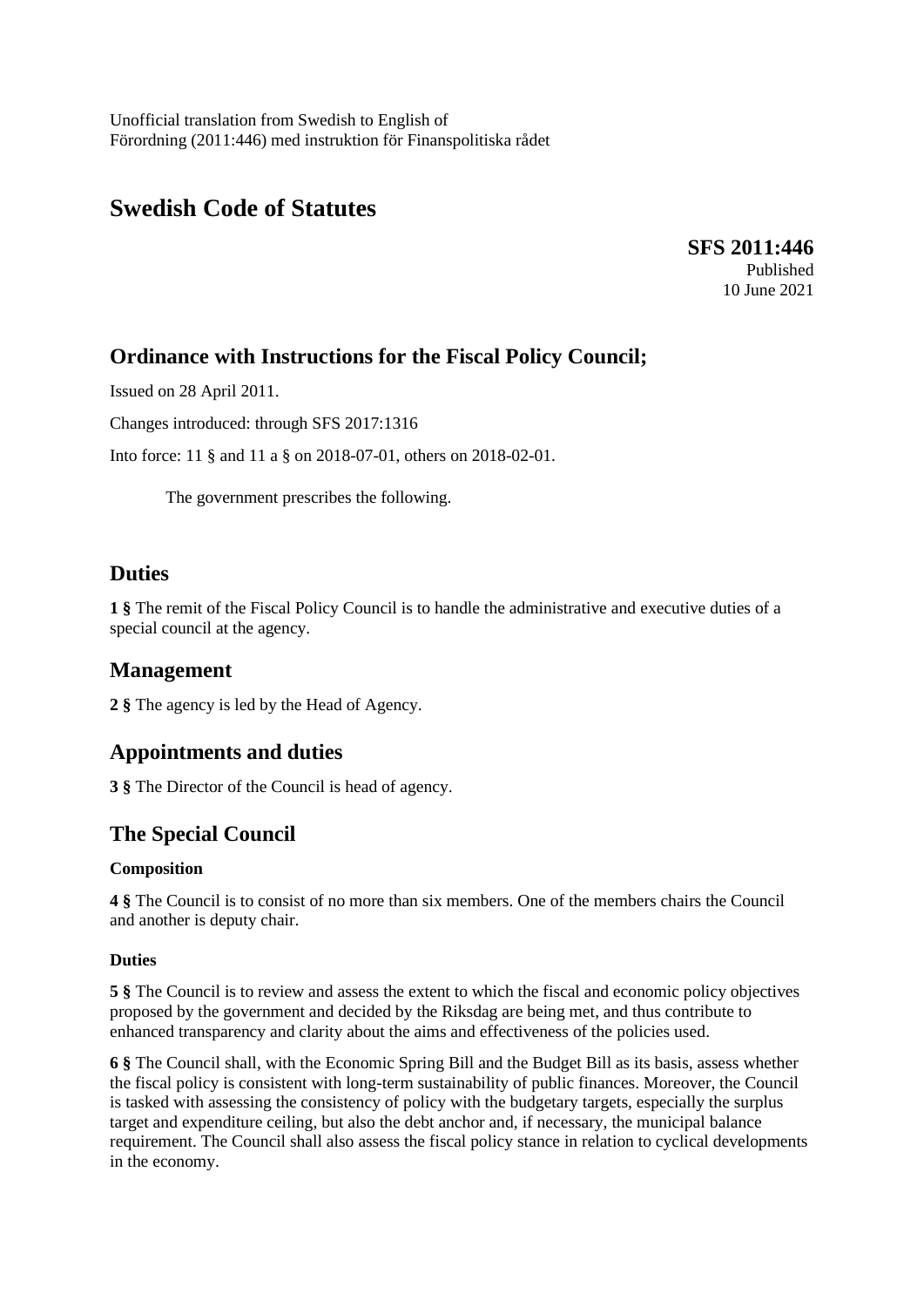If the Council establishes that there is a clear deviation from the surplus target, the Council shall evaluate the government's stated causes of the deviation and provide an account of the pace at which the budget balance should be brought back to target. Ordinance (2017:1316).

**7 §** The Council shall also, with the Economic Spring Bill and the Budget Bill as its basis, evaluate the government's economic forecasts and presentation to the Riksdag of the sustainability of public finances and the costs of proposed reforms.

**8 §** The Council may:

- 1. based on the Economic Spring Bill and the Budget Bill, assess whether the fiscal policy is consistent with long-term sustainable growth, and whether the policy leads to long-term sustainable high employment;
- 2. evaluate the clarity of the Economic Spring Bill and the Budget Bill, particularly with respect to the arguments underpinning the economic policy and the motives behind proposed reforms;
- 3. analyse the effects of the fiscal policy on the distribution of welfare in the short and long term. Ordinance (2017:1316).

**9 §** Furthermore, the Council shall work to increase public discussion on economic policy issues throughout society.

#### **Quorum**

**10 §** The Council has a quorum when at least five members, including the Chair or the Deputy Chair, are present.

#### **Appointments**

**11 §** The Chair, Deputy Chair and other members are appointed by the government after being proposed by the Council's nomination committee. Appointments are time-specific and may last for no more than six consecutive years for a Chair and no more than three years for other members. A member who is not Chair and who is nominated to become Chair may be appointed for an additional three years.

The Nomination Committee shall choose candidates such that the Council both has members with a high level of scientific competency within the field of economics, and members with practical experience of economic policy work. An equal gender distribution shall be actively pursued. The Nomination Committee shall submit its proposal to the government no later than three months before the outgoing appointments expire. Ordinance (2017:1316).

#### **Nomination Committee**

**11 a §** The Nomination Committee consists of the heads of agency of the National Institute for Economic Research, Statistics Sweden and the Institute for Evaluation of Labour Market and Education Policy, and two other members who are appointed by the government to time-specific tenures.

The Nomination Committee has a quorum when all members are present.

The Fiscal Policy Council is to assist the Nomination Committee in its work. Ordinance (2017:1316).

## **Reports**

**12 §** The Special Council shall deliver a report to the agency no later than 15 May of every year. In years when there is an election to the European Parliament, the report shall be delivered no later than 10 May.